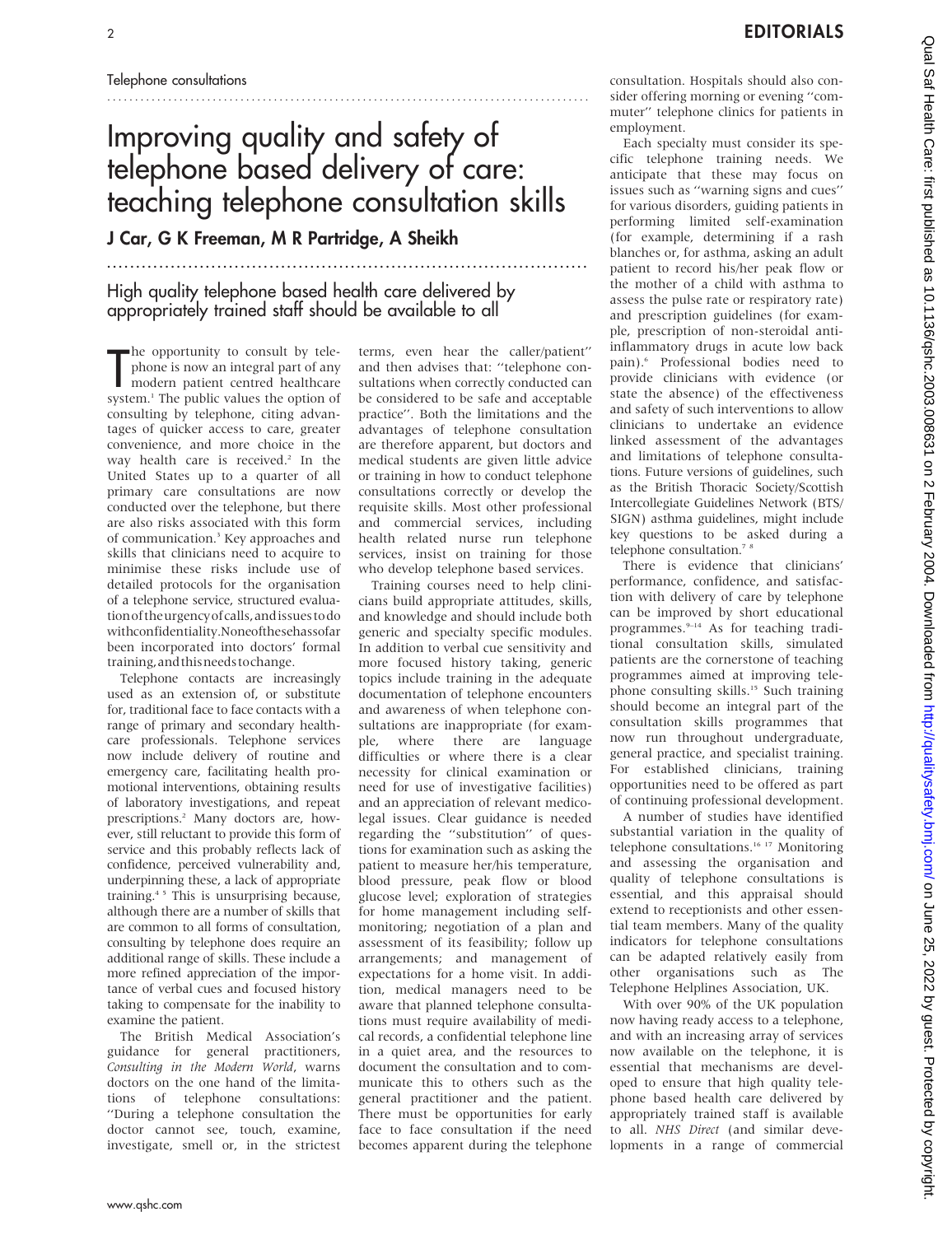services) have heralded a much needed shift in culture, and it is now time that mainstream primary and secondary healthcare services followed suit.

Qual Saf Health Care 2004;13:2–3. doi: 10.1136/qshc.2003.009241

#### Authors' affiliations ......................

J Car, G K Freeman, Centre for Primary Care and Social Medicine, Imperial College, London, UK

M R Partridge, Department of Respiratory Medicine, National Heart and Lung Institute, Imperial College, London, UK A Sheikh, Division of Community Health Sciences (GP Section), University of Edinburgh, Edinburgh, UK

Correspondence to: Dr J Car, Department of Primary Care and General Practice, Centre for Primary Care and Social Medicine, Imperial College, London W6 8RP, UK; josip.car@imperial.ac.uk

## **REFERENCES**

- 1 Evans R, Edwards A, Elwyn G. The future for primary care: increased choice for patients. Qual Saf Health Care 2003;12:83–4.
- 2 Car J, Sheikh A. Telephone consultations. BMJ 2003;326:966–9.
- 3 Patel A, Dale J, Crouch R. Satisfaction with telephone advice from an accident and emergency department: identitying areas tor<br>service improvement. Qual Health Care  $1997.6.140 - 5$
- 4 Hannis MD, Hazard RL, Rothschild M, et al. Physician attitudes regarding telephone medicine. J Gen Intern Med 1996;11:678–83.
- 5 Hughes RA. Telephone helplines in rheumatology. Rheumatology 2003;42:197–9.
- 6 Atlas SJ, Deyo RA. Evaluating and managing acute low back pain in the primary care setting. J Gen Intern Med 2001;16:120–31.
- 7 British Thoracic Society/Scottish Intercollegiate Guidelines Network (BTS/SIGN). British guideline on the management of asthma. Thorax 2003;58(Suppl I):i1–94.
- 8 Pinnock H, Bawden R, Proctor S, et al. Accessibility, acceptability, and effectiveness in primary care of routine telephone review of asthma: pragmatic, randomised controlled trial. BMJ 2003;326:477–9.
- 9 Reisman AB, Stevens DL. Telephone medicine. Philadelphia: American College of Physicians/ American Society of Internal Medicine, 2002.
- 10 Ottolini MC, Greenberg L. Development and evaluation of a CD-ROM computer program to teach residents telephone management. Pediatrics 1998;101:E2.
- 11 Kosower E, Inkelis S, Seidel J. Telephone TALK: a teaching/assessment tool for medical training. J Biocommun 1996;23:22–6.
- 12 Marklund B, Silfverhielm B, Bengtsson C. Evaluation of an educational programme for telephone advisers in primary health care. Fam Pract 1989; 6:263-7
- 13 Sloane PD, Egelhoff C, Curtis P, et al. Physician decision making over the telephone. J Fam Pract 1985;21:279–84.
- 14 Smith SR, Fischer PM. Patient management by telephone: a training exercise for medical students. J Fam Pract 1980;10:463–6.
- 15 Evens S, Curtis P. Using patient simulators to teach telephone communication skills to health professionals. J Med Educ 1983;58:894–8.
- 16 Shekelle P, Roland M. Nurse-led telephone advice lines. Lancet 1999;354:88–9.
- 17 Andrews JK, Armstrong KL, Fraser JA. Professional telephone advice to parents with sick<br>children: time for quality control! J Paediatr Chilc Health 2002;38:23–6.

Open disclosure of medical errors

# Open disclosure: the only approach to medical error

.......................................................................................

## R Lamb

Open, honest, and timely disclosure should be the only approach to medical error

...................................................................................

The open, honest, and timely disclo-<br>sure of medical error to patients<br>should be, as Americans say, a "no<br>brainer". It is ethically, morally, and he open, honest, and timely disclosure of medical error to patients should be, as Americans say, a ''no professionally expected of clinicians.<sup>1-3</sup> It is clearly the right thing for patients who frequently say that, when things go wrong with their health care, what they need most is disclosure, an apology, and information about what happened and how it can be prevented from happening again.4

Clinical staff might feel that open disclosure is either too difficult to deliver or labour under the perception that, by doing this, they will increase the risk of litigation. But being honest with patients about errors and mistakes is the right thing for doctors, other clinical staff, and the hospital involved. Open and truthful discussion with the patient is the first stage in promoting and fostering an environment and culture that, through honest discussion, encourages the learning needed to improve systems and thus reduce medical error. Doctors and other clinical staff who are not used to such an approach to discussing errors will need support as such discussions are difficult. But once an error has been acknowledged, discussed, and acted upon, clinical teams can get on with their job of treating the sick.

This all sounds so obvious, particularly to a reporter like me who, during 25 years in journalism, has frequently interviewed patients who have suffered from the health care they have received. But, traditionally, the decision about whether or not to disclose information about an error when it has taken place has largely been left to individuals. Traditions die hard and, while many individual clinicians undoubtedly do deal with such matters openly and honestly, it is clear from public statements of many patients that, even in the 21st century, this does not happen often enough and it is not encouraged in a systematic, organisation-based way. Or, when it does happen, it may not be handled satisfactorily from the patient's point of view.<sup>5</sup>

Certainly, my experience has been that, when patients take their stories to the news media, most of their anger is about how they were treated after the adverse event rather than the event itself. Mostly (and there are exceptions), these people have already tried hard to resolve issues through local and official channels and feel that they are not getting anywhere. Going to the news media is an action of last resort, born of frustrated attempts to find out the truth.

In New Zealand in 1995 a patient referred to in a later inquiry as ''patient A'' was diagnosed and treated for cervical cancer. She discovered that four cervical smears before this had been reported as normal or inconclusive when, in fact, they showed evidence of cancer. Put simply, her cancer could have been diagnosed earlier and, if it had, her treatment may have been considerably less invasive and subsequent health problems avoided. Fearing that many other women may have been similarly affected, she wanted to find out why her cancer had been undiagnosed and tried to get official agencies to investigate. In 1999, believing that was getting nowhere, she felt that she had no option but to take to court the by then retired pathologist responsible for the diagnostic error and the unnecessarily late diagnosis of her cervical cancer. The matter then became public, finally hit the headlines, and set up a train of events that led to the 2001 Gisborne Cervical Screening Inquiry. The problems that were uncovered have led to wide ranging recommendations for improvements to the national cervical screening programme.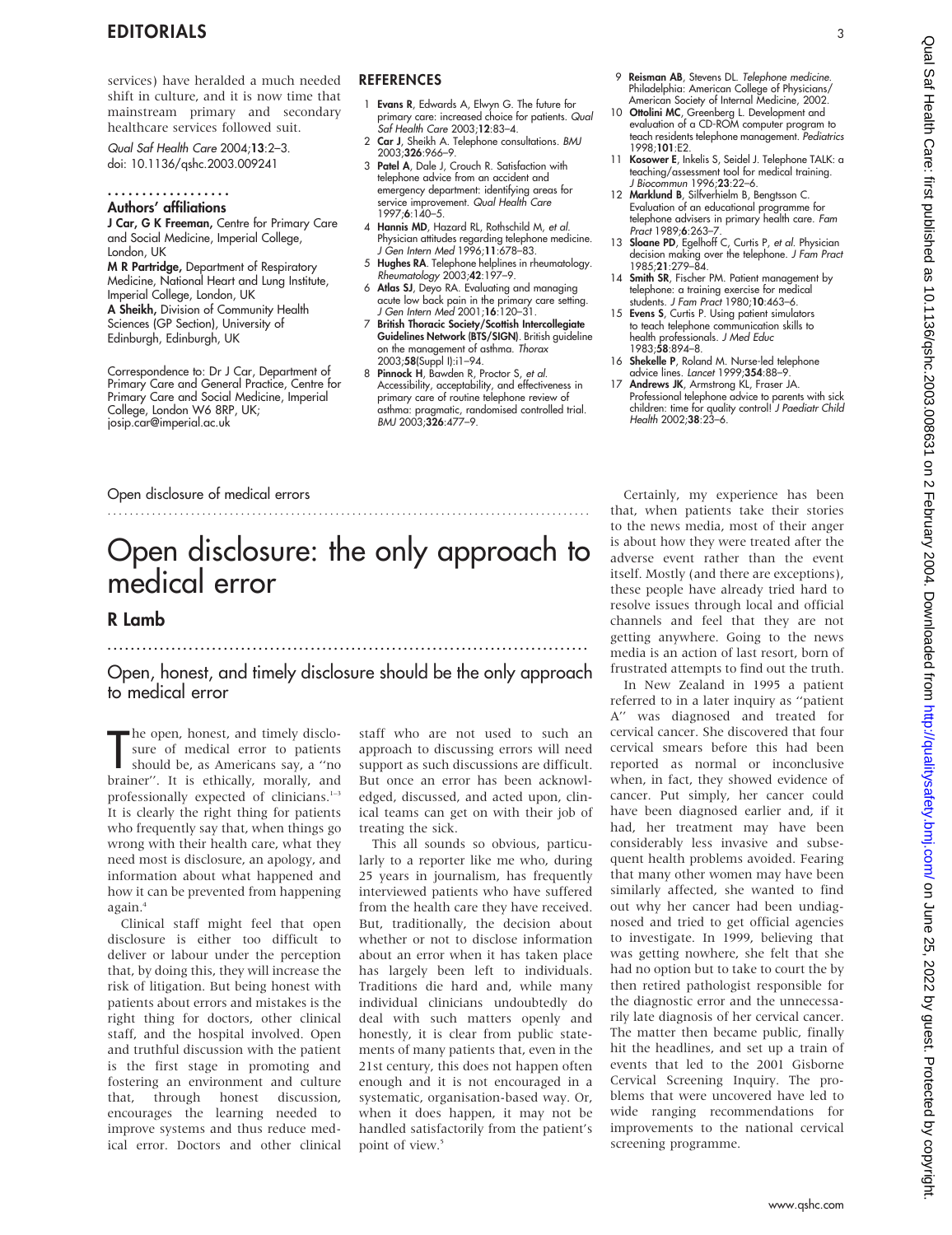The legal battle continued until October 2003 when ''patient A'' reached a settlement with both the retired pathologist and the Crown. But in an interview a few months before this the patient told me that she would not have pursued the matter for so long if it had been dealt with more openly. She said that her actions would have been quite different if, at the outset, there had been an apology and if officials had responded more quickly to her questions and her concerns about other women.

Similar views were expressed to me by a group of New York patients and their relatives whom I interviewed in 2001; all were in the process of suing their doctors after iatrogenic events. Once again their anger was linked much more to the way they were treated after the event than the event itself. They commonly spoke of feeling betrayed by clinicians they had previously trusted because, they said, their doctors had been unwilling to talk to them openly about what had occurred. They said they understood that mistakes happen, but they expected an honest and ''human'' response. Some of the patients were suing because they had unanswered questions. Interestingly, one woman had abandoned her lawsuit after getting the information she sought through the legal disclosure process.

So why do clinicians find it so difficult to be open about mistakes and errors? Just what are the barriers? One problem cited by clinicians has been the lack of institutional support for such seemingly risky behaviour as open disclosure. It does seem—at last—that this is changing. In the United States and Australia spiralling medical malpractice insurance costs and large legal settlements have prompted a fresh look at how adverse events are handled.<sup>6-9</sup> Amidst the calls for tort reform and no-fault compensation schemes, there is some recognition that open, honest, and timely disclosure may lower legal bills as well as bringing better outcomes for everyone. Despite the reputation of the United States as a highly litigious society, some big insurers and risk management organisations now routinely advocate honest disclosure, as does the American Hospital Association.<sup>10</sup> Such action directly challenges previous assumptions that disclosure increases the risk of litigation and may even encourage patients to sue.11 12 Agencies such as the United States' Joint Commission on the Accreditation of Healthcare Organisations (JCAHO) and Australia's Council for Safety and Quality in Health Care are using standards to promote such organisational policies and practices.13 14 In the UK, too, the government is introducing to its National Health Service (NHS) a ''duty of candour'', requiring doctors to tell patients about negligent acts or omissions which cause harm. A new ''redress scheme'' is also being proposed, offering remedial care, apologies, and compensation to injured patients and their families.

Another significant barrier is fear fear that in the United States focuses on malpractice risk<sup>15</sup> but which, in a small country like New Zealand with no-fault accident compensation, may equally be about adverse publicity, disciplinary processes, and potential damage to career and reputation. But is such fear justified? Certainly, in New Zealand there have been several recent high profile medical misadventure cases where doctors' names have been widely publicised as they have gone through the complaints and disciplinary process. It has led to a view that, despite the presence of the accident compensation scheme, the medicolegal/disciplinary environment is a punitive one. However, this view is described by the country's Health and Disability Commissioner in his latest annual report<sup>16</sup> as a "myth". He points to a dramatic fourfold reduction in the number of medical practitioners facing disciplinary proceedings over the last 9 years and an increasing emphasis on resolving patient complaints through advocacy.

In the United States, where large jury settlements have fuelled medicolegal fears, there are also some encouraging signs that the fear may be worse than the reality. While the hard data on whether disclosure does lower malpractice costs are still limited, there is one notable exception—namely, The Veterans Affairs Medical Center in Lexington, Kentucky where it has been shown that a proactive policy for full disclosure has clearly mitigated the financial repercussions when patients have been harmed.<sup>17</sup>

More anecdotally, other US hospitals that are actively pursuing such policies also report that it is not hurting them. Hospitals such as Minneapolis Children's and Boston's Dana-Farber Cancer Institute have had written disclosure policies for more than 2 years.<sup>18</sup> <sup>19</sup> In interviews last year their chief operating officers reported that, while it was too early to present claims data, they believed the policies were beneficial not only to staff and patients but also to the organisations themselves. Julie Morath, the Chief Operating Officer for Minneapolis Children's Hospital, said that they initially thought they would have to sedate their lawyers. ''They got very anxious about the implications [of a disclosure

policy]. But we see it as our obligation, our values and standards, our promises to families. Our legal counsel provides counsel about the risks and limitations but ultimately the decision about how we behave is ours and our board did endorse this knowing that there were risks in what we were about to do.'' Jim Conway of the Dana-Farber Cancer Institute says: ''People believe that you tell a patient about error and they make two phone calls. One is to the press, the other to their lawyer. It does not work that way.''

As we wait for further empirical evidence, such testimony surely provides some reassurance that the open, honest, and timely disclosure of medical error to patients is indeed the right thing to do and should be the only approach to medical error. If we look back at the New Zealand cervical screening case, the comment by ''patient A'' certainly suggests that a more open response to the discovery of her underreported smears in 1999 and an early investigation into whether there were other cases would have allowed her and the retired doctor to move on with their lives much earlier; it would also have taken the sting out of the publicity and avoided many of the headlines which have chronicled the difficult legal battles, the inquiry, and continuing fallout from the case. Of course the error would have made the news, but it would not have continued to make headlines for 4 years. It is more difficult to think up sensational headlines when the underlying story is essentially ''Error discovered: inquiry launched immediately'' rather than '' No action despite six looks at doctor'' or ''Warnings went on for years'' and ''Review confirms what battling patient knew''—headlines which appeared 4 years after patient A discovered her misread cervical smears<sup>20</sup>

Qual Saf Health Care: first published as 10.11136/qshc.2003.008631 on 2 February 2004. Downloaded from http://qualitysafety.bmj.com/ on June 25, 2022 by guest. Protected by copyright Qual Sat Health Care: first published as 10.1136/qshc.2003.008831 on 2 February 2004. Downloaded from Downloaded from On June 25, 2022 by guest. Protected by copyright.

Qual Saf Health Care 2004;13:3–5. doi: 10.1136/qshc.2003.008631

Correspondence to: R Lamb, Health Correspondent, Radio New Zealand, Wellington, New Zealand; Harkness Fellow (2001–2), Institute for Healthcare Improvement and Harvard School of Public Health, Boston, USA; rlamb@radionz.co.nz

## **REFERENCES**

- 1 American Medical Association. American Medical Association code of medical ethics:
- current medical opinions. 31 July 2002. 2 American Nurses Association. American Nurses Association code of ethics for nurses with interpretive statements. 2001.
- 3 Wu AW, Cavanaugh TA, McPhee SJ, et al. To tell the truth: ethical and practical issues in disclosing medical mistakes to patients. J Gen Intern Med 1997;12:770–5.
- 4 Witman AB, Park DM, Hardin SB. How do patients want physicians to handle mistakes? A survey of internal medicine patients in an academic setting. Arch Intern Mec<br>1996;**156**:2565–9.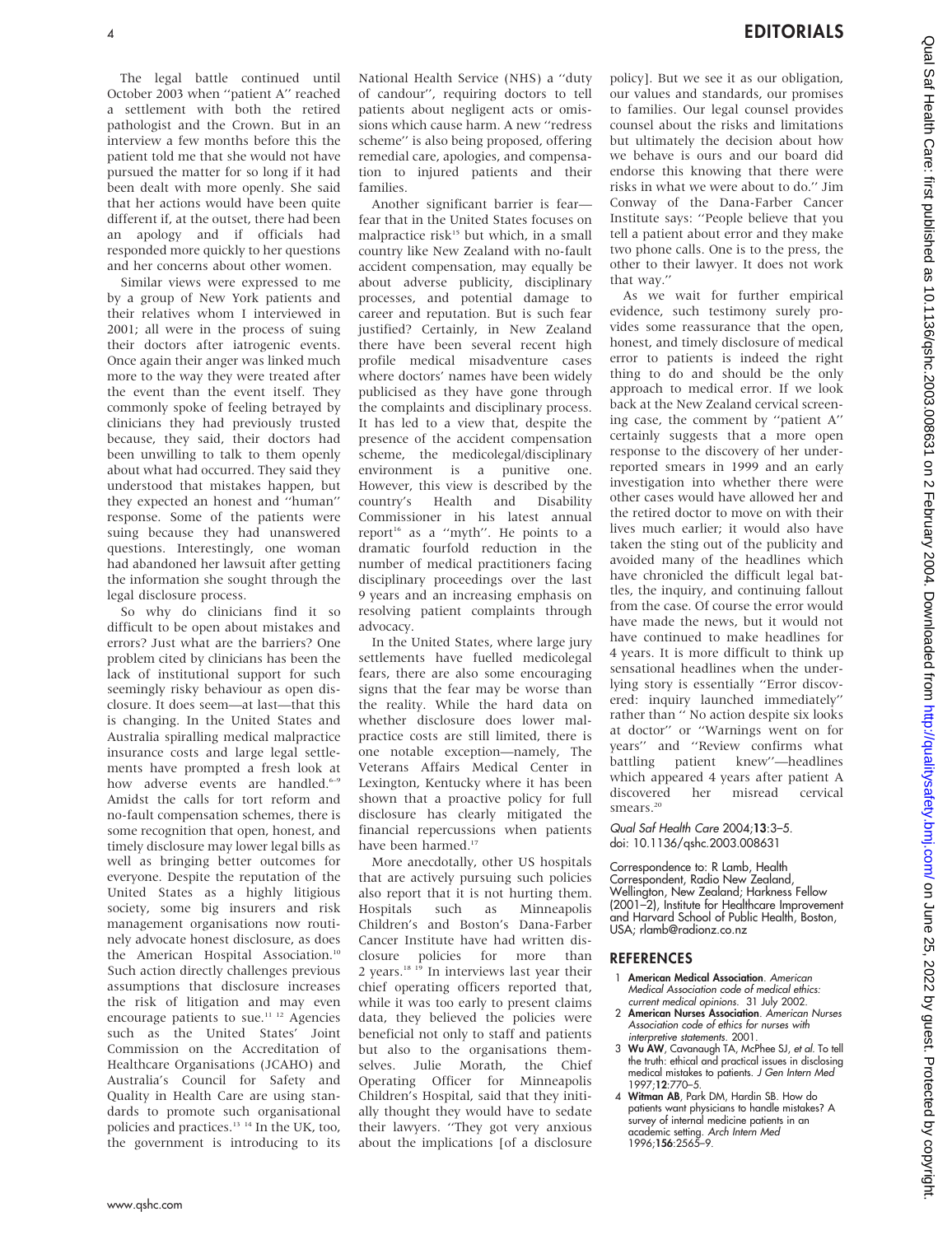- 5 Gallagher TH, Waterman AD, Ebers AG, et al. Patients' and physicians attitudes regarding the disclosure of medical errors. JAMA 2003;289:1001–7.
- Freedman M. The tort mess. Forbes 13 May 2002. Gorman T. Physicians fold under malpractice fee
- burden. Los Angeles Times 4 March 2002. 8 Miraudo N. Botches in hospitals cost \$4.5m.
- Sunday Times (Perth) 13 October 2002.
- **Smith W.** Ryan S. Patients to suffer as crisis deepens. Courier Mail (Brisbane) 18 May 2002.
- American Society for Healthcare Risk Management (ASHRM). Perspective on disclosure of unanticipated outcome information. American Hospital Association. Quality Advisory for Members: A ''Culture of Safety'' Disclosure of Unanticipated Outcome Information. Available at

## All change

# Quality and safety in health care: plus ça change, plus ça ne reste plus la même chose

...................................................................................

.......................................................................................

F Moss

In the 12 years since  $QML$  was<br>launched as  $QHC$  ( $Quality$  in<br>Healthcare) attitudes to quality n the 12 years since *QSHC* was<br>launched as *QHC* (*Quality in* launched as QHC (Quality in improvement have changed enormously. Then, in the United Kingdom, quality improvement work largely consisted of medical audit. Results of audit work were usually discussed in clinical meetings with little management involvement. Now there is corporate responsibility—shared between clinicians and managers—for the quality of care, quality improvement, and risk management. The links between improvement in clinical practice and organisational change are widely acknowledged. Quality improvement is less an optional extra, it is more a part of routine practice. And much more is known about the extent of error than 12 years ago. Shocking revelations from public inquiries into the circumstances of scandals have illustrated the frailty of many parts of care systems. Data quantifying the extent of adverse events within many healthcare systems indicate that error is endemic. And, although health systems may differ, many of the circumstances of error and the lessons that emerge from investigations apply in any country. Worldwide, people are trying to find ways of making health care safer and less damaging to patients.

This journal has changed too. Changes in the content have reflected developments in quality and safety

improvement. Organisational change and team functioning have become important and recurring themes. Human factors, clinical microsystems, and decision making are some of the topics covered in the past two years that may not have made as much sense 12 years ago as they do now. Many more authors are from outside the United Kingdom and we hope that all papers have generalisable messages accessible to readers worldwide.

www.aha.org/patientsafety (accessed 3 October

11 Victoroff MS. The right intentions: errors and accountability. J Fam Pract 1997;45:38–9. 12 Robertson GB. When things go wrong: the duty to disclose medical error. Willis Cunningham Memorial Lecture in Law and Medicine, Queens

University, February 2002. 13 Joint Commission on the Accreditation of Healthcare Organisations (JCAHO). JCAHO Standard RI.1.2.2 1 July 2001. 14 Australian Council for Safety and Quality in Health Care. Open disclosure standard: a national standard for open communication in public and private hospitals following an adverse event. July 2003 (available at www.safetyandquality.org/ articles/publications/opendisclosure\_web.pdf).

2003).

Two years ago, too, the journal changed in appearance; a new cover, a new layout, and a new title. But more importantly the journal became available electronically, making it accessible from anywhere in the world and providing opportunity for readers to respond to published papers. Also, since 2002, all the editorial processes are web based.

Journals are like all systems, they are ''perfectly designed to get precisely the results that they get'' and any improvement requires a change in the system. But sometimes change requires a catalyst, usually an individual. Two of this journal's change agents, Richard Grol and Paul Barach, have now stepped down from the editorial team. An early editorial aspiration was that the journal should become international. But in this matter the journal's beginning was not auspicious. Launched as QHC by the BMJ Publishing Group in the wake of the introduction of medical audit in the United Kingdom, this was a very British

- 15 Lamb RM, Studdert DM, Bohmer RM, et al. Hospital disclosure practices: results of a national survey. Health Aff 2003;22:73–83.
- 16 New Zealand Health and Disability
- Commissioner. Annual report. 30 June 2003. 17 Kraman S, Hamm G. Risk management: extrem honesty may be the best policy. Ann Intern Med<br>1999-**12**:963–7
- 1999;12:963–7. 18 Minneapolis Children's Hospital and Clinics. Policy 703.00. Medical accidents, reporting, and disclosure, including sentinel events. Originally effective 28 July 1999, revised 1 October 2001.
- Dana Farber Cancer Institute. Policy for disclosing medical errors to patients and families. Approved 12 July 2001.
- 20 New Zealand Herald. 8 May 1999 and 22 September 1999.

enterprise that looked very medical and, despite early editorial intentions, was of particular interest to people working within the United Kingdom National Health Service (NHS). Richard Grol, viewing the journal from the other side of North Sea, was able to show the editorial team just how British we were, and just how difficult it was for others to glean generalisable messages from papers that assumed a working knowledge of the NHS. Unless we changed, he said, we would attract neither readers nor authors from outside the United Kingdom. Now all authors are asked to include relevant aspects of their healthcare systems to enable their work to be accessible to readers from other countries. A little extra work for authors perhaps, but it should widen the impact of their work. Richard has served the journal well for many years and his suggested series, Quality improvement research, will be published in a book later this year. $1$ 

Another early assumption was that the safety of care was integral to good quality care. This is a crucial subject: if all healthcare systems were safer, lives would be saved. But, despite a focused issue on clinical risk management and a few other papers, it was not clear either to authors or readers that QHC was interested in papers on the safety of care. Paul Barach had the inspiration to put the ''S'' into QHC. Since then many more papers on a wide range of topics relevant to safety improvement have been published. Paul has contributed hugely to the journal but has decided to step down from his active editorial role in order to devote more time to his new and demanding role as Director of the Miami Center for Patient Safety.

Many thanks to Richard and Paul for their important contributions and for stimulating change.

The editorial team can influence the content of a journal by commissioning papers. But as a peer reviewed journal we are dependant, too, on submitted papers. So, the content will reflect the range of topics covered by submitted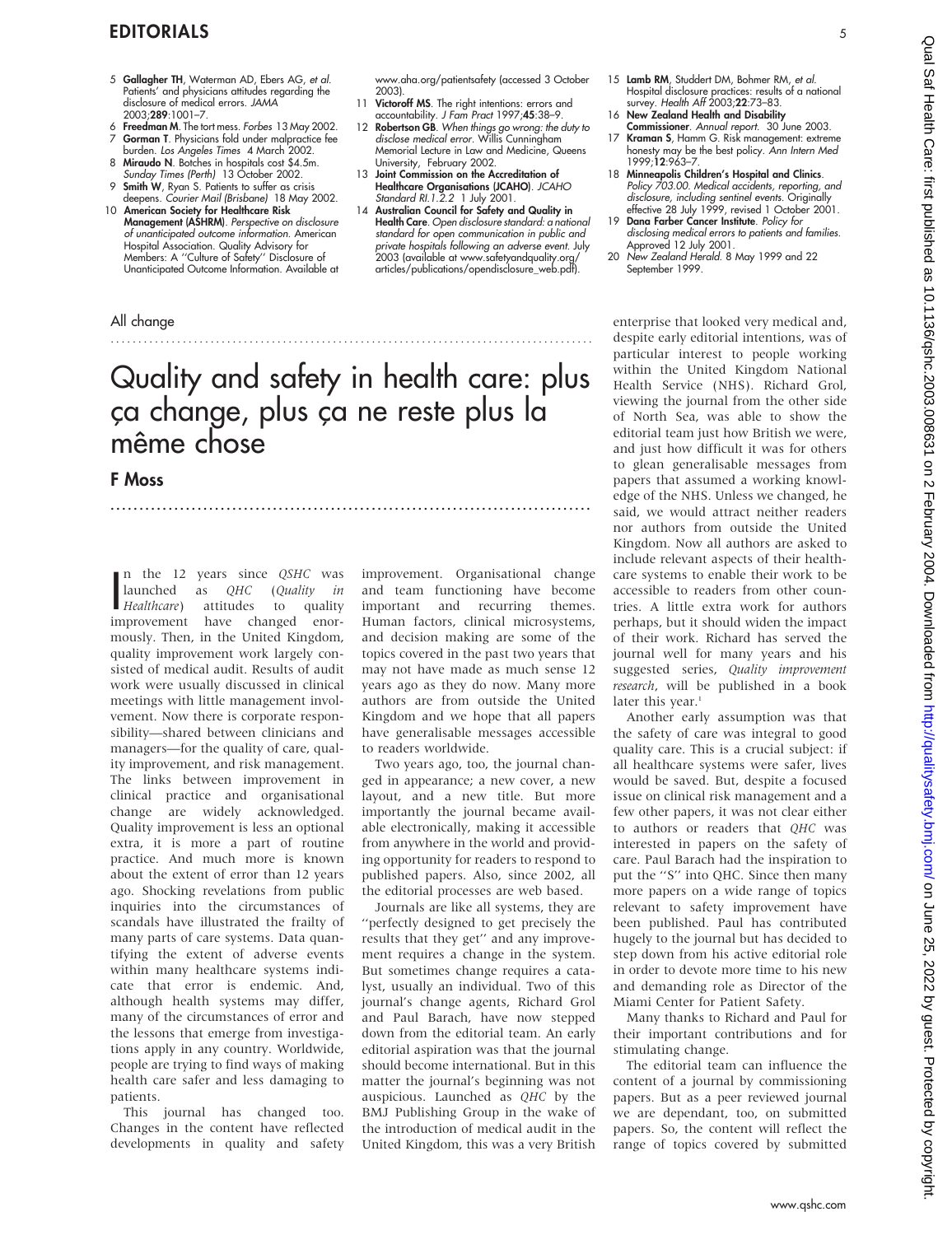papers. We now receive more than three times more unsolicited papers than we did 12 years ago. As a result QSHC was able easily to expand from a quarterly to a bimonthly journal. Papers that report original research are an important part of this journal and we now publish many more: only 16 in 1993, but 33 in 2003. Maybe more research on quality and safety is being done, or perhaps more of it is being submitted to QSHC.

One unfulfilled editorial aspiration is to increase the number of quality improvement reports, but very few are submitted. In 1993 we published six quality improvement reports (all from the United Kingdom), but only one in 2003. As there is both more concern about the quality and safety of care and more energy expended trying to do something about it, it might be supposed that more people are attempting change and gaining the sort of insight into what it takes to improve care that would be helpful to others. And perhaps too we might have expected to receive more quality improvement reports for consideration. We realised that the standard structure for reporting research is not helpful for writing about a process of improvement that involves several cycles of reflection and action. So, in 1999, to help authors construct quality improvement reports, we put together a structure that we thought might encourage people to write about and submit them. The editorial outlining that structure is reprinted in this issue.<sup>2</sup>

Although only few quality improvement reports have been submitted to this journal, more have been submitted to and published by the BMJ. And so, to encourage more people to write about their quality and safety improvement work we will re-publish at least one BMJ quality improvement report in each issue of QSHC. The first of these describing criteria based audit in Ugandan maternity units is on page 49 of this issue.3 But we want to make this an iterative process and are interested in your views on both the content and the structure of quality improvement reports. (This might help us fulfil another unfulfilled editorial aspiration: to encourage exchange of ideas through the rapid response connection on the QSHC website.) We are asking readers to respond to three questions about each quality improvement report by using the rapid response facility available through the website (www.qshc.com):

- What else would you like to know about this work?
- Do you encounter similar problems in your practice?
- Was the structure helpful?

.......................................................................................

Please use the rapid response button and let us know your views and your suggestions.

### Quality improvement reports

# A new structure for quality improvement reports

...................................................................................

## F Moss, R Thomson

Finally out about now others<br>schemes to implement change suc-<br>ceed or why they fail can be<br>extremely helpful. It can save time and inding out about how others' schemes to implement change succeed or why they fail can be effort and may accelerate improvements in service delivery. One of the stated aims of this journal is to publish such quality improvement reports along-side papers that report the results of relevant research. The editorial team are aware through discussion with colleagues, from papers presented at meetings, and reading local reports that many people are involved in useful and informative quality improvement projects that could have valuable messages for others. And yet in the past seven and

a half years we have only published 12 quality improvement reports—the most recent one in December 1995.

We rely on submitted reports, and one of the reasons for this dearth of published quality improvement reports may be that people are simply too busy improving care to have time to write. But there may be other barriers. The standard form for writing papers in medical journals is the scientific IMRaD (introduction, methods, results, and discussion) structure. This is a convenient and helpful structure for writing about research. When writing a quality improvement report this structure does not quite fit, however. For

The world is now much more knowledgeable about the quality and safety of health care. It is not clear that it is yet any wiser. Many people are working to improve care and some of the lessons they are learning may be of use to others. Tell us about your experiences. If you don't have the time, inclination, or energy to write a quality improvement report then respond through the new ''Quality Ideas'' button and post your idea on the web (http://www.qshc.com/ misc/ideas.shtml). Web based publishing has changed journals. Already readers can now contribute their views on published papers in real time and enter debates on the web. Much more interaction is likely in the future. We have set it up! So, be part of this change and let us know what you think.

#### Qual Saf Health Care 2004;13:5–6

Correspondence to: Dr F Moss, Quality and Safety in Healthcare, BMJ Journals, BMA House, Tavistock Square, London WC1H 9JR, UK; fmoss@londondeanery.ac.uk

### **REFERENCES**

- 1 Baker R, Grol R, Moss F. Quality improvement research. London: BMJ Books, 2004.
- 2 Moss F, Thomson R. A new structure for quality improvement reports. Qual Saf Health Care 2004;13:6–7.
- 3 Weeks AD, Alia G, Ononge S, et al. Introducing criteria based audit into Ugandan maternity units. Qual Saf Healthcare 2004;13:49–52.

example, there will be a first methods section—when the measurements are made—and a first results section when the results are analysed. However, there follows a second methods section describing the implementation of change, perhaps followed by a third methods section when the measurements are repeated to assess progress, and then a second results section describing the improvements. Writing quality improvement reports in this way may not only be difficult but may result in a paper that does not convey the lessons that others would find useful. The editorial team has therefore developed a new structure (box) for describing quality improvement work that we think will reflect this work more accurately and which we hope will encourage authors to write about their experience. A quality improvement report using this structure is republished in this issue.<sup>1</sup>

This is a reprint from the June 1999 issue of QHC (Moss F, Thomson R. A new structure for quality improvement reports. Qual Health Care 1999:8:76).

..........................................